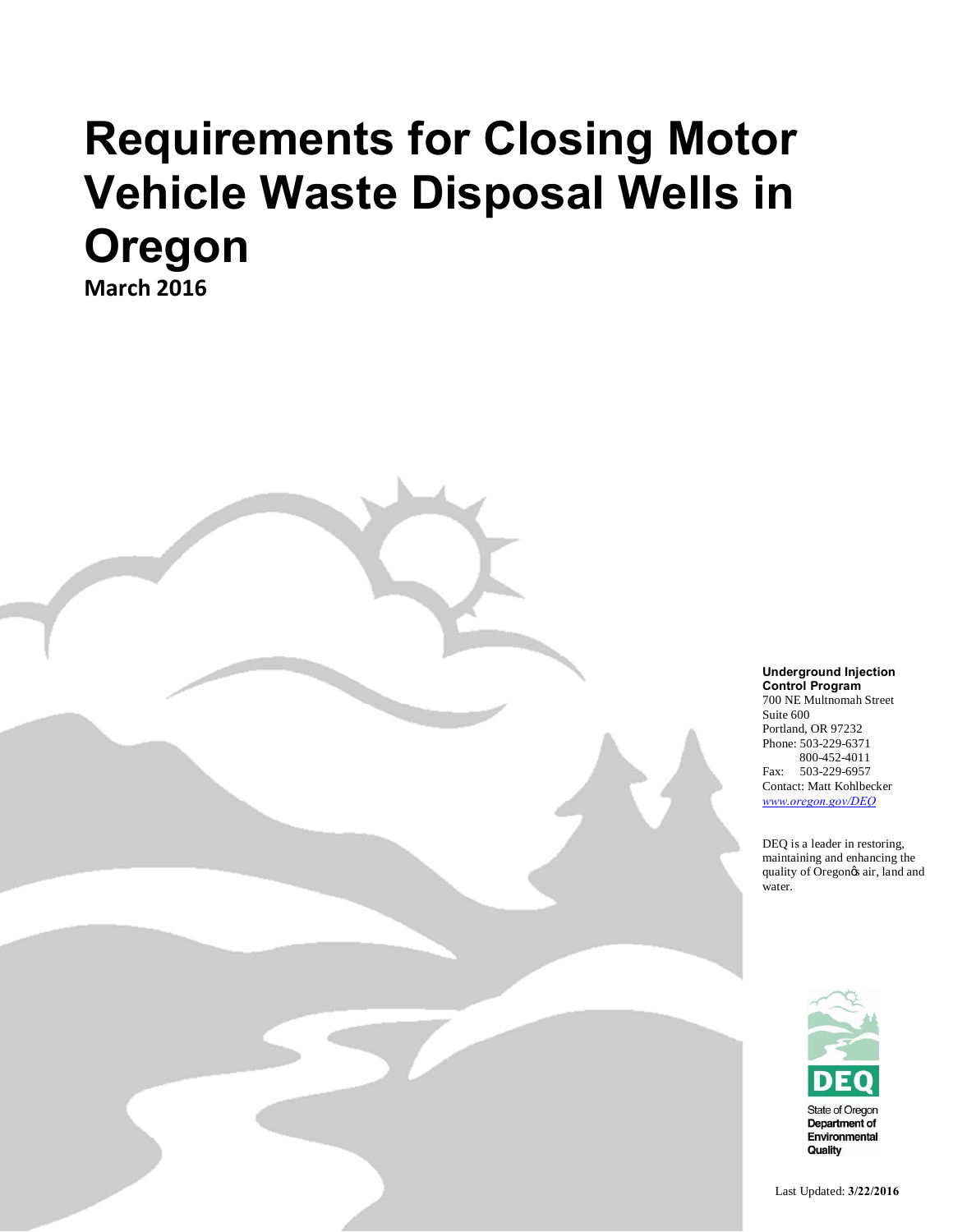# **Table of Contents**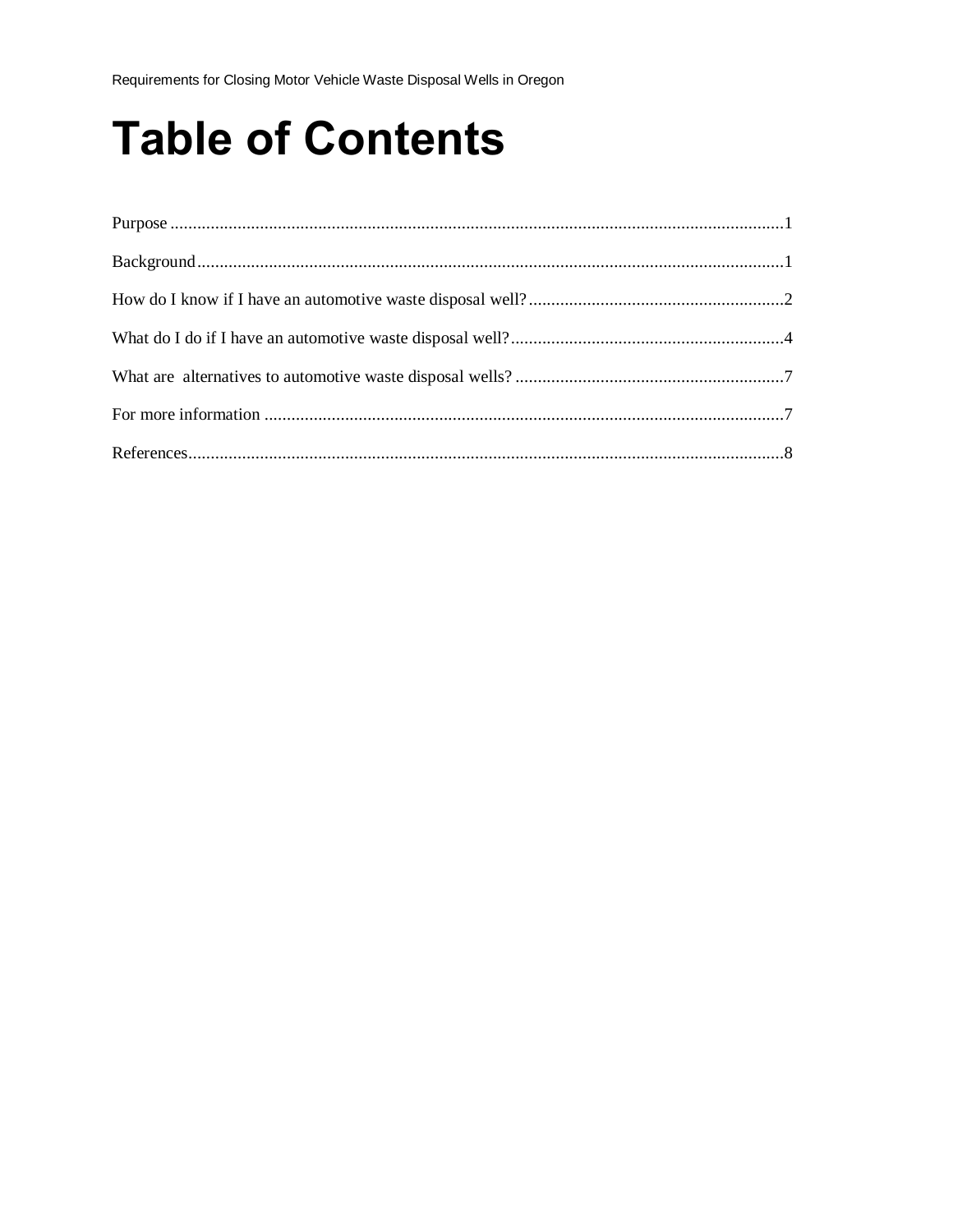## **Purpose**

The purpose of this document is to provide cities and business owners with: (1) background information about automotive waste disposal wells, (2) tools for identifying whether or not they own an automotive waste disposal well, and (3) instructions for what to do if they own an automotive waste disposal well.

# **Background**

An automotive waste disposal well is a device that disposes of fluids from vehicle repair or maintenance activities into underground soils. Typically, the device is comprised of floor drains, catch basins or sinks that are connected to a drywell, septic system, or cesspool. Automotive waste disposal wells are commonly found at auto service stations, auto body shops, muffler/transmission repair shops, and car dealerships (EPA, 2004). Photos of automotive waste disposal wells are shown in Figure 1 below.



*Figure 1. A circular floor drain (left) and catch basin floor drain (right) that drain to a drywell at an automotive-related business. These devices are automotive waste disposal wells.*

Automotive waste disposal wells pose a risk to drinking water because the fluids from vehicle repair or maintenance (engine oil, brake fluid, fuels, antifreeze, transmission fluid, hydraulic fluid, degreasers, solvents and power steering fluid) can reach groundwater and be carried to a drinking water well. The risk that automotive waste disposal wells pose to drinking water is shown in Figure 2.



*Figure 2. Automotive waste disposal wells pose a risk to drinking water supplies (source: EPA, 2004).*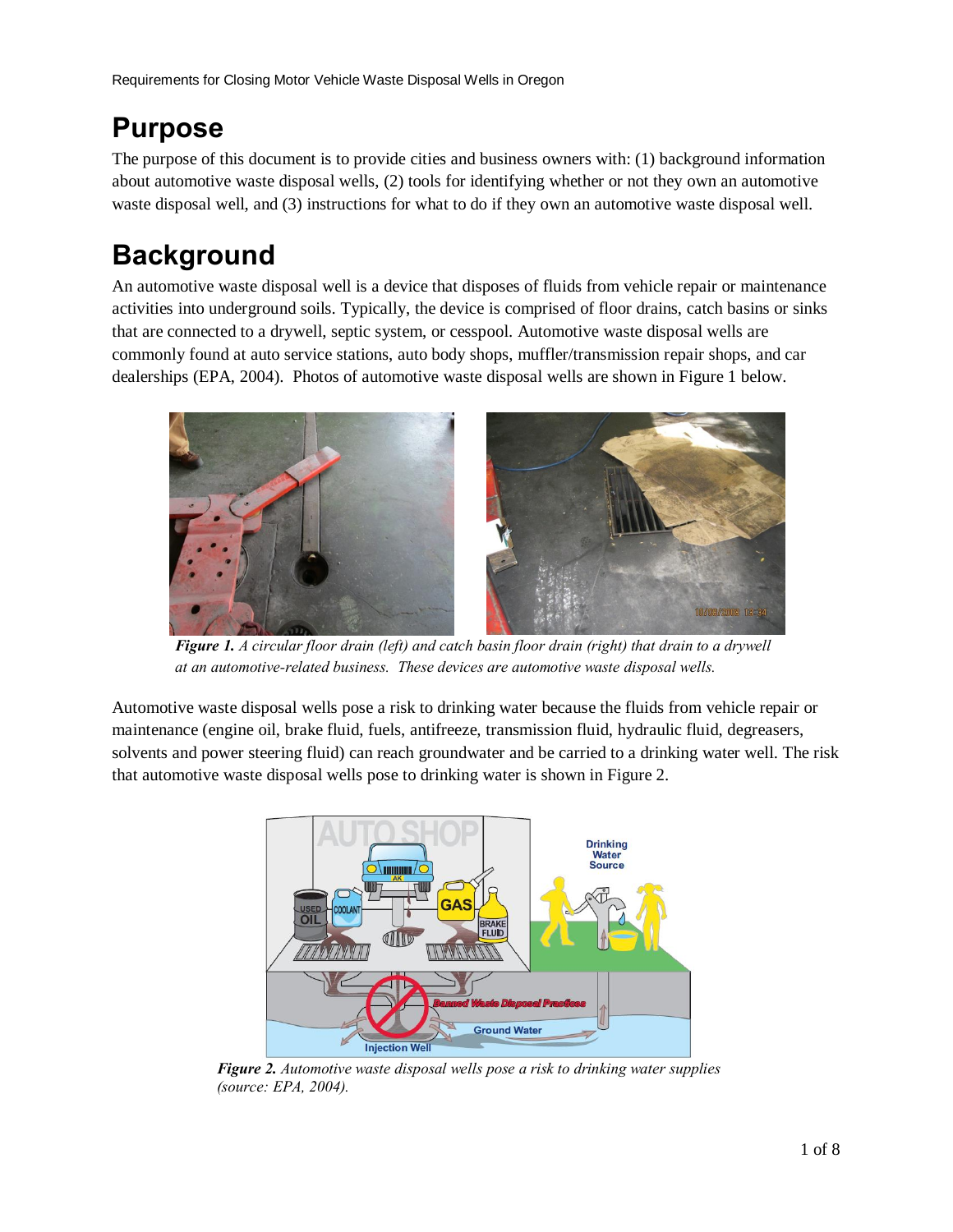Automotive waste disposal wells are a type of Underground Injection Control, or UIC, known as a Class V UIC. Automotive waste disposal wells are regulated by the federal UIC rules in the Safe Drinking Water Act<sup>1</sup> and by the State of Oregon UIC rules<sup>2</sup>. Both the state and federal<sup>3</sup> UIC rules require that automotive waste disposal wells are permanently closed because of the risk they pose to human health and the environment.

## **How do I know if I have an automotive waste disposal well?**

There is an automotive waste disposal at the facility when all of the following statements are true:

- (1) Motor vehicles are serviced at the facility, and
- (2) The facility has floor drains or sinks in the vehicle service areas, and
- (3) The floor drains and sinks discharge to underground soils using, for example, a drywell or septic system.

Cities and businesses can usually determine if (1) and (2) above are true. However, it is difficult for cities and businesses to determine if (3) above is true. The following techniques can be used to determine whether sinks and/or floor drains discharge to underground soils.

#### **Technique No. 1: Availability of sanitary sewer**

If sanitary sewer is not available at the property, then it is likely that floor drains and sinks discharge to underground soils using septic systems, cesspools, or drywells. Contact the local water jurisdiction to determine whether sanitary sewer is available to the property.

#### **Technique No. 2: Building permit search**

Building permits, including plumbing and sanitation permits, sometimes contain information about whether floor drains discharge to underground soils (for example, using a drywell, septic system or cesspool). Exercise caution when using building permits to identify automotive waste disposal wells. Old permits may not reflect current conditions. Building permits are available at the local city or county permits office.

The figure on the following page is a plumbing permit for an automotive repair facility where floor drains discharge to underground soils using a drywell.

<sup>&</sup>lt;sup>1</sup> Title 40 of the Code of Federal Regulations (CFR) part 144.<br><sup>2</sup> Oregon Administrative Rules (OAR) Chapter 340 Division 44.

 $3$  40 CFR 144.84(2) and 40 CFR 144.88 prohibit construction of new automotive waste disposal wells after April 2000, and 40 CFR 144.88 requires that automotive waste disposal wells constructed before April 2000 be closed by January 1, 2007, at the latest.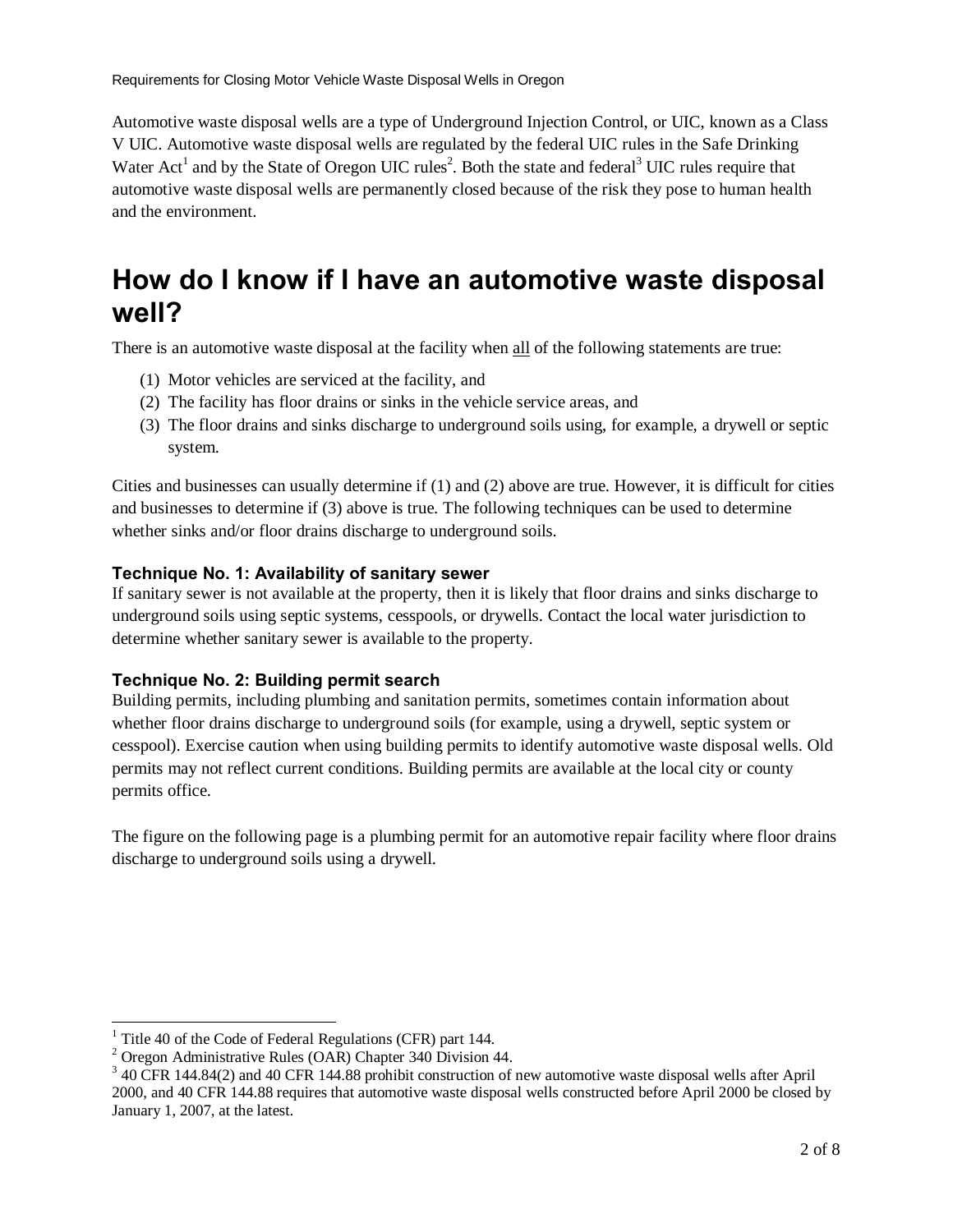

*Figure 3. This plumbing permit shows an automotive repair facility where floor drains discharge to underground soils using a drywell.*

#### **Technique No. 3: Dye test**

A dye test involves discharging liquid dye (commonly fluorescent orange or green) into a drain, and at the same time, observing public sewer lines to detect the dye. If the dye appears in the public sewer lines, then the facility is connected to the public sewer system. If the dye does not appear in the public sewer line, then the facility likely discharges to underground soils using a septic tank, cesspool or drywell. Conducting a dye test requires the assistance of contractors and/or the owners of the public sewer (for example, a city). The liquid dyes used for these types of tests are designed to be safe for human health, aquatic life and waterways.



*Figure 4. Fluorescent green dye is placed in a floor drain and chased with water (left). The green dye appears in a nearby sewer line (right), indicating that this floor drain does not discharge to underground soils and, therefore, is not an automotive waste disposal well.*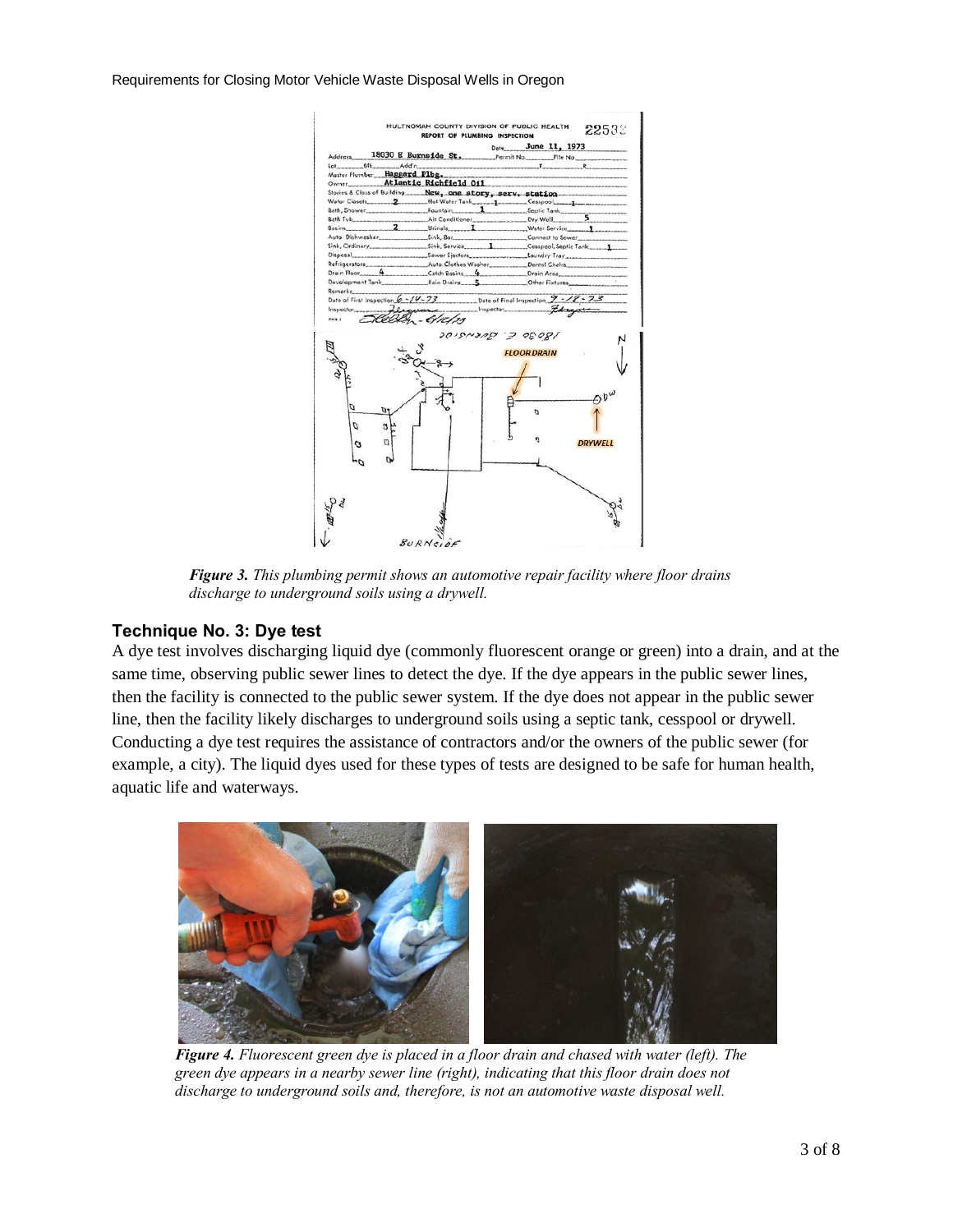#### **Technique No. 4: Camera inspection**

Contractors have miniature cameras that, depending on access, can be lowered into a drain and pushed through the line to visually determine whether or not the drain discharges to a drywell, cesspool or septic system. Camera surveys can be used to determine the length, orientation, and depth of subsurface piping.

#### **Technique No. 5: Geophysical Surveys**

Geophysical surveys, which may include ground-penetrating-radar (GPR) and magnetometers, may be able to locate subsurface pipes and drywells depending on site-specific conditions. A contractor must be hired to perform geophysical surveys.

### **What do I do if I have an automotive waste disposal well?**

If you have an automotive waste disposal well, follow a four-step process to close the well:

- · **Step 1: Stop discharge to the automotive waste disposal well.** Stop the discharge using temporary plugs or by changing standard operating procedures. Alternatives to using automotive waste disposal wells are discussed in the next section,  $\delta W$  hat are alternatives to automotive waste disposal wells?ö
- · **Step 2: Submit a pre-closure notification and closure work plan to DEQ.** The Pre-Closure Notification form is available online at: http://www.deq.state.or.us/wq/uic/forms.htm. A Closure Work Plan must accompany the Pre-Closure Notification. The Closure Work Plan describes the methods that will be used to close the automotive waste disposal well<sup>4</sup>, including:
	- $\circ$  Details about the automotive waste disposal well [e.g., fluids injected into the well, construction information (depth, diameter, inlet depth, open or closed bottom), and a figure showing the locations of catch basins, floor drains, piping, oil/water separators, septic tank, leachfield, drywell, etc.].
	- o Soil, sediment, and/or groundwater samples that will be collected during closure, collection methods, and laboratory analyses that will be performed. At a minimum, laboratory analyses must include: volatile organic compounds; polychlorinated biphenyls (PCBs), polynuclear aromatic hydrocarbons; gasoline, diesel and heavy oil range hydrocarbons; Resource Conservation and Recovery Act (RCRA) eight metals: arsenic, barium, cadmium, chromium, lead, mercury, selenium and silver.
	- o Screening levels that will be used to determine the extent of excavation, and rationale for using the screening levels.
	- o Decommissioning methodology (solids and liquids removal, drywell excavation, backfill placement).
	- $\circ$  If you plan to leave the floor drain in-place, then you must include the alternative to discharging fluids to the drywell (for example, connection to sanitary sewer).

 $4$  See OAR 340-044-0040(4)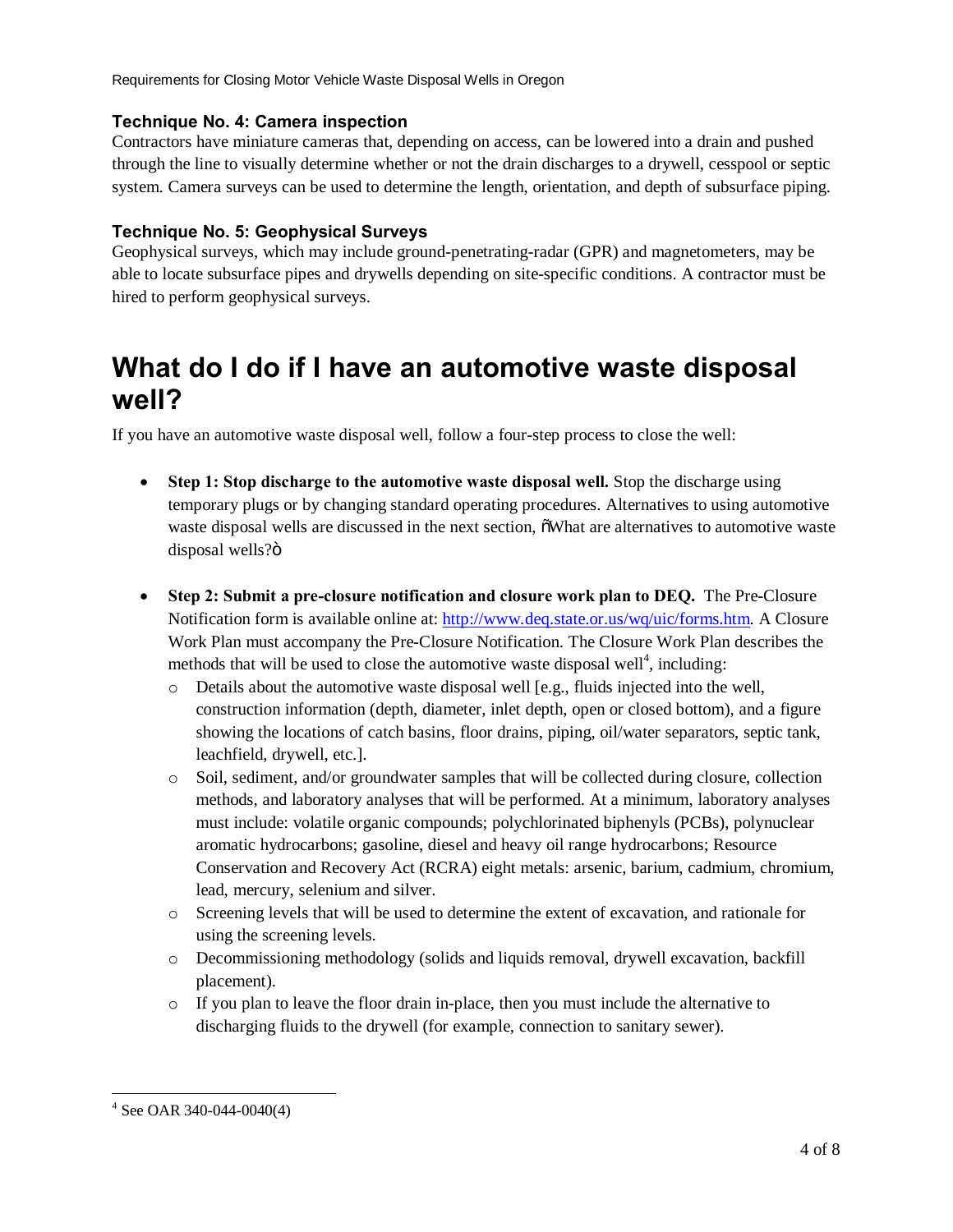DEQ will review the closure work plan and if appropriate, authorize closure of the automotive waste disposal well in writing within 30 calendar days of receiving the form and work plan.

- · **Step 3: Permanently close the automotive waste disposal well.** Disassemble and clean the drain by:
	- o Removing metal grates or covers.
	- o Removing soil, sludge, liquids, or other material. Note that material removed from an automotive waste disposal well (including floor drains, catch basins, oil/water separators, drywell, septic tank, etc.) needs to be characterized at an analytical laboratory to determine whether the sediment needs to be managed as a hazardous waste. If the waste is hazardous, then it must be removed, transported and disposed of by a licensed waste hauler.
	- o Close the drains to prevent future discharge to the automotive waste disposal well. EPA (2005) recommends that floor drains be filled with cement (see Figure 5 below). Piping associated with the automotive waste disposal well must be filled with a cement plug or capped and filled with cement (see Figure 6).
	- $\circ$  Decommission drywells, cesspools, and septic systems in accordance with state rules<sup>5</sup>.



*Figure 5. Decommissioning of a trench-style floor drain. The picture on the left shows the floor drain after disassembly and cleaning. The picture on the right shows the floor drain after it has been filled with cement.*

 <sup>5</sup>  $5$ Drywells must be closed in accordance with OAR 340-044-0040, which can be accessed online at: http://arcweb.sos.state.or.us/pages/rules/oars\_300/oar\_340/340\_044.html. DEQ has developed fact sheets that summarize these requirements, available online at: http://www.deq.state.or.us/wq/uic/guidance.htm. Septic systems and cesspools must be closed in accordance with OAR 340-071-0185, which can be accessed online at: http://arcweb.sos.state.or.us/pages/rules/oars\_300/oar\_340/340\_071.html.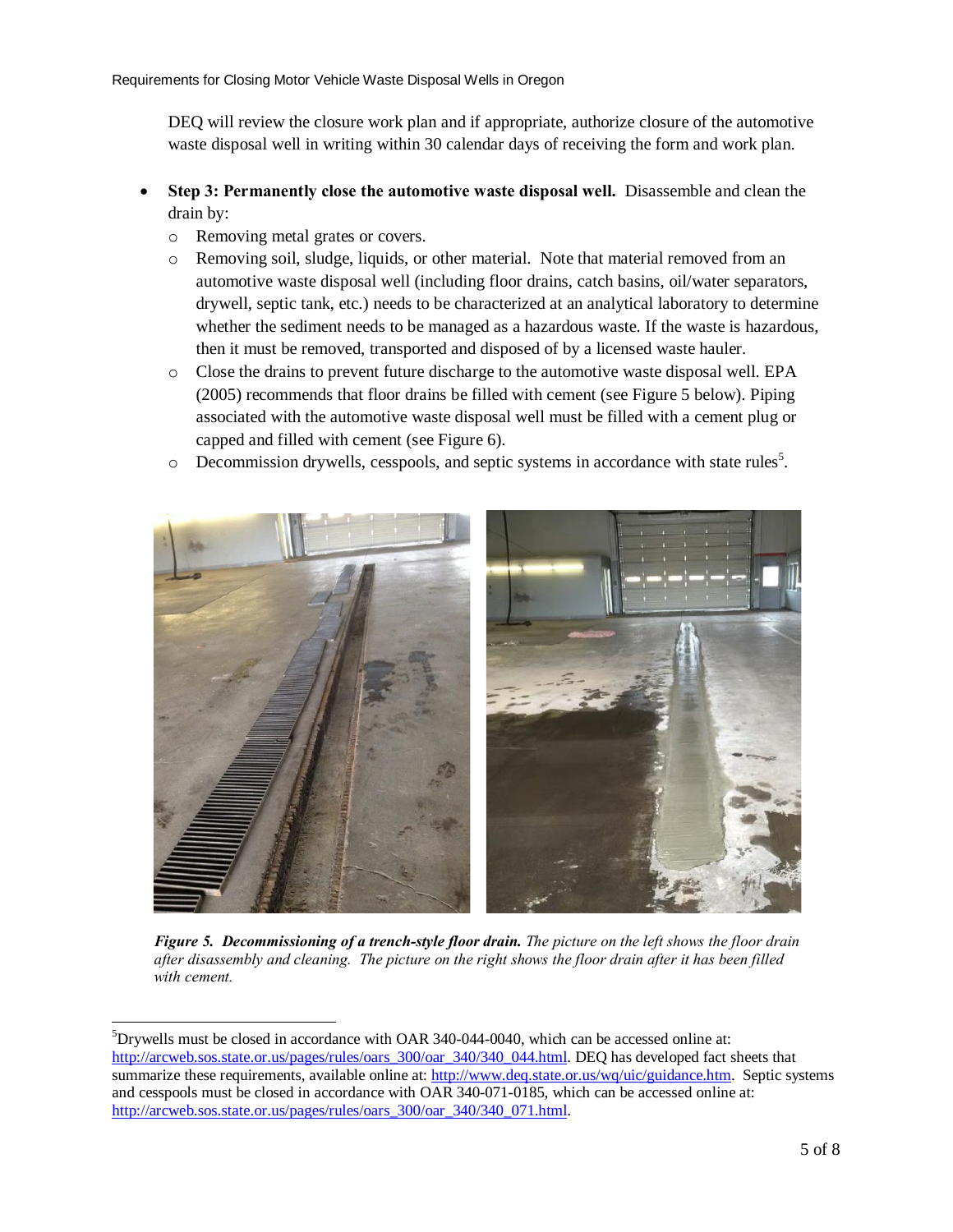

*Figure 6. Decommissioning of a catch basin-style floor drain. The top picture shows the floor drain after disassembly and cleaning. The bottom picture shows the floor drain after it has been filled with cement. Note that the piping leading from the catch basin is capped prior to cementing.*

- **Step 4: Submit a Closure Report to DEQ.** The Closure Report documents the decommissioning of the automotive waste disposal well. The report must include, as appropriate:
	- o Pre-Closure Notification Form,
	- o Date of closure,
	- o Name of contractor or those who performed the closure,
	- o Description of how the system was closed, including what materials were used,
	- o Dimensions of the drywell (diameter, depth, inlet depth, etc.), dimensions of the excavation, and thickness of sediment in the drywell,
	- $\circ$  Table(s) and map(s) showing sample locations, analytical results, drywell location, and excavation extent. Note that results of sampling must be reported to DEQ within 14 days of receipt of sampling results [see OAR 340-044-0040(4)].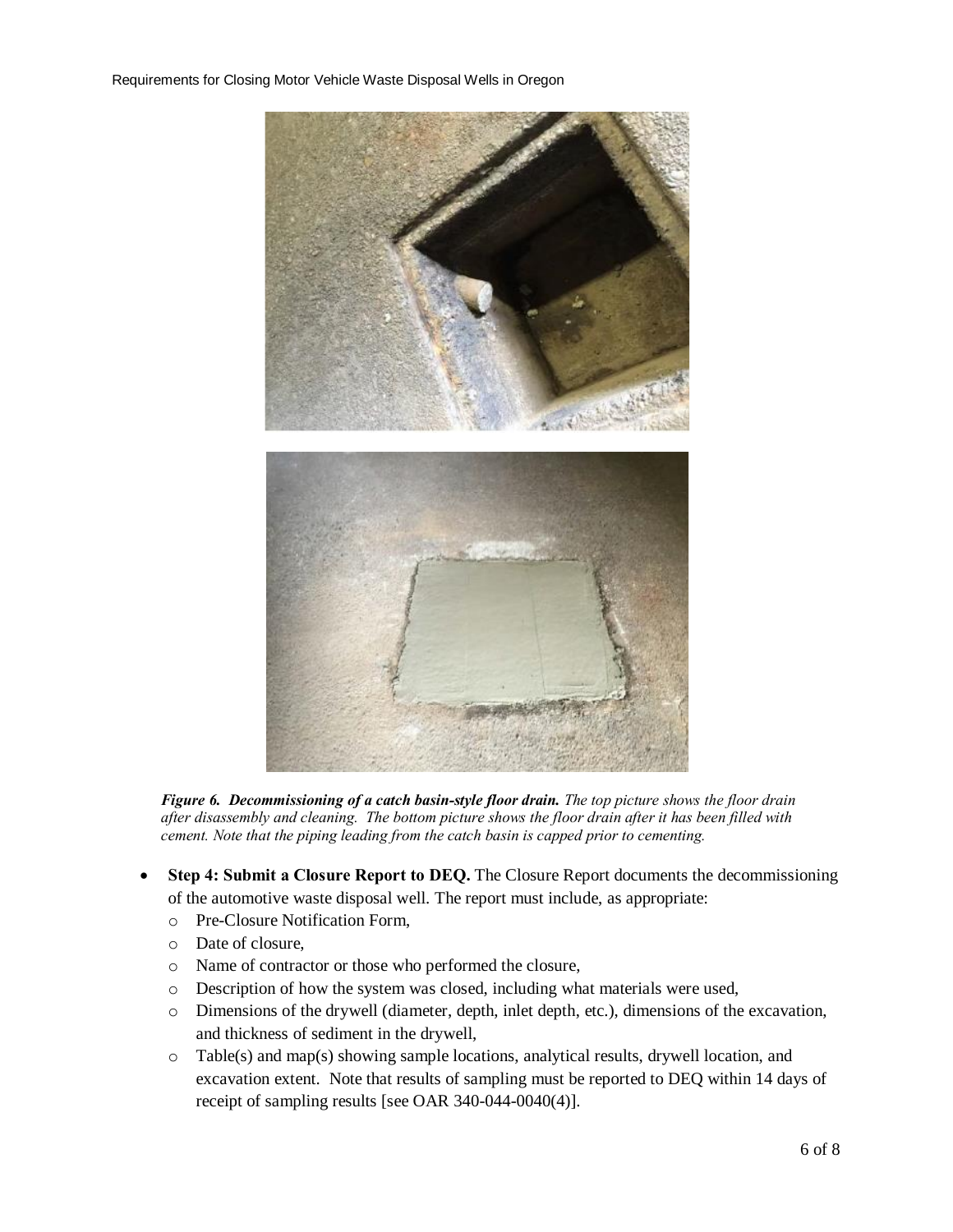- o Laboratory reports and chain-of-custody forms that document sample handling and transfer,
- o Description of how and where any materials removed from the automotive waste disposal well were disposed of, as well as the bill of lading from the facility that received the material and the bill of lading for its disposal,
- $\circ$  A statement that the closure meets DEQ $\circ$  closure requirements (OAR 340-044-0040) and Oregon Water Resources Department abandonment requirements (either OAR 690-240-0030 or 690-220-0030), and
- o The Closure Report must be certified by a registered State of Oregon licensed geologist, professional engineer, or engineering geologist.

Closure Reports that are prepared to fulfill requirements of the Tanks Program, Voluntary Cleanup Program, or Independent Cleanup Program will meet UIC program requirements for a Closure Report, so long as the information described above is included in the report.

## **What are alternatives to automotive waste disposal wells?**

The following methods of automotive waste management can be used instead of disposal wells:

- **Run a dry shop.** Dry shops minimize the use of water at the facility. For example, dry shops use drip pans and trays wherever fluids are transferred, use vacuums and absorbents to clean up spills and drips, and recycle fluids when possible.
- · **Holding tank**. Drains can be connected to a holding tank that is regularly pumped out using a licensed and certified hauler. Tanks should be monitored regularly for leaks.
- · **Connect to municipal sewer system.** Contact the local sewer authority about connecting floor drains to the sanitary sewer. This option may be available now, even if it was not available when the facility was constructed.

## **For more information**

Contact the Oregon DEQ UIC Senior Hydrogeologist at 503-229-6371 if you have questions or need additional information.